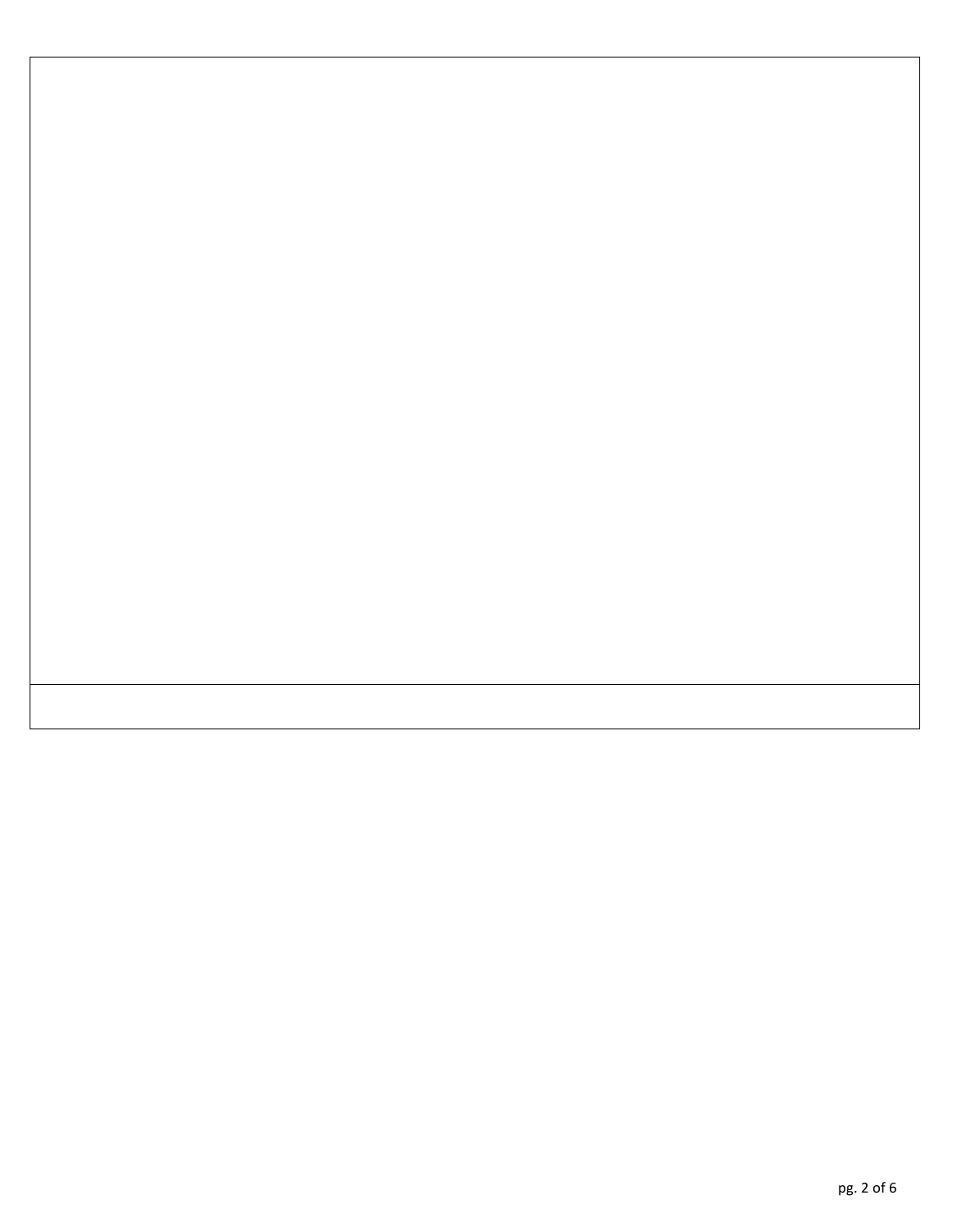**This page is intentionally blank**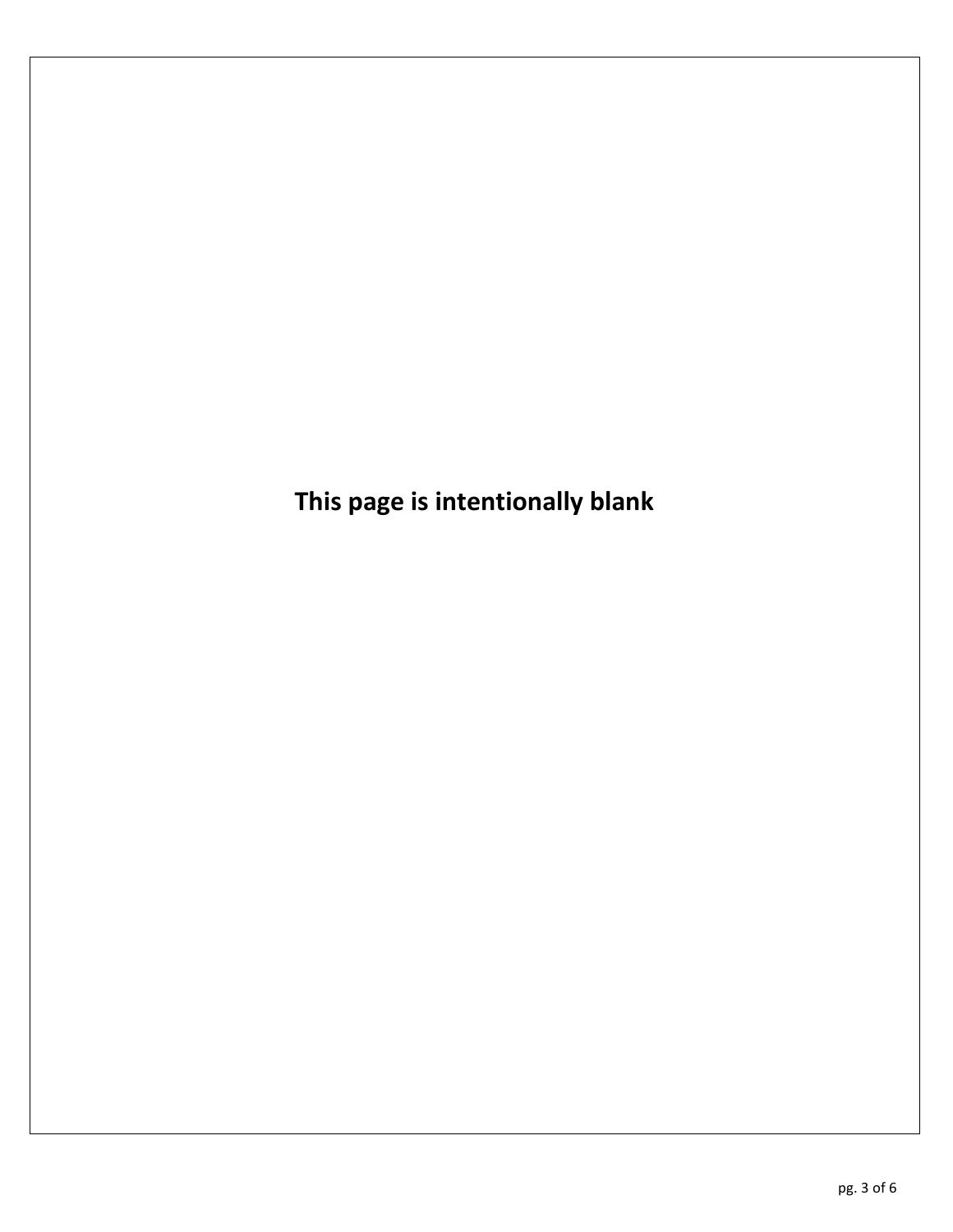

## **Medical Certification Form**

To Physicians and Public Health Officials: This form has been approved by the Michigan Public Service Commission for your use in verifying a medical condition of this patient that justifies a hold on shutting off utility service.

#### **FOR SERVICE TO REMAIN ON, ALL SECTIONS OF THIS FORM MUST BE COMPLETED, LEGIBLE AND RETURNED TO THE UTILITY WITHIN 3 BUSINESS DAYS. INCOMPLETE FORMS WILL NOT BE CONSIDERED.**

*I understand that (Utility) cannot guarantee continuous utility service and it is my responsibility to maintain a backup system or have an alternate plan in the event of such loss. Use of this certificate form does not provide any rights to the customer regarding service restoration in the event of an unexpected outage.*

### **Section 1: the following information is to be completed by the Patient**

| Relationship to Customer (Account holder)                         | Self | Design other <u>contracts and the contracts of the contracts</u>                                                                                                                                                                                                                                                                                                                                                                                                                                                                                                                                                                                 |  |
|-------------------------------------------------------------------|------|--------------------------------------------------------------------------------------------------------------------------------------------------------------------------------------------------------------------------------------------------------------------------------------------------------------------------------------------------------------------------------------------------------------------------------------------------------------------------------------------------------------------------------------------------------------------------------------------------------------------------------------------------|--|
| Home/Cell ( )                                                     |      | Work ( ) <u>_____________________________</u>                                                                                                                                                                                                                                                                                                                                                                                                                                                                                                                                                                                                    |  |
| notify the company when this medical hold is no longer necessary. |      | I hereby authorize my health care provider(s) to release the medical information included on this medical certification FORM to my utility, or third<br>parties authorized by the utility, to assist with the review, approval, and processing of this request. I understand that continuous utility service is not<br>guaranteed and it is my responsibility to maintain a backup system or have an alternate plan in the event of a loss of utility service. I certify that the<br>patient lives at the address listed below and that all information provided is accurate. If I meet the conditions for a Critical Care hold, I also agree to |  |

 **Patient/Legal Guardian/Power of Attorney**

Signature: **\_\_\_\_\_\_\_\_\_\_\_\_\_\_\_\_\_\_\_\_\_\_\_\_\_\_\_\_\_\_\_\_\_\_\_\_\_\_\_\_\_\_\_\_\_\_\_\_\_\_\_\_\_\_\_\_\_\_** Date: **\_\_\_\_\_\_\_\_\_\_\_\_\_\_\_\_**

| Section 2: the following information is to be completed by the customer (Account Holder)                                                                                                                                                                                                     |                           |  |  |
|----------------------------------------------------------------------------------------------------------------------------------------------------------------------------------------------------------------------------------------------------------------------------------------------|---------------------------|--|--|
| Customer Name (printed)                                                                                                                                                                                                                                                                      |                           |  |  |
|                                                                                                                                                                                                                                                                                              |                           |  |  |
| <b>Customer Address</b>                                                                                                                                                                                                                                                                      |                           |  |  |
| City, State, Zip                                                                                                                                                                                                                                                                             |                           |  |  |
|                                                                                                                                                                                                                                                                                              |                           |  |  |
| Home/Cell Phone ( )                                                                                                                                                                                                                                                                          | Work Phone ( )            |  |  |
|                                                                                                                                                                                                                                                                                              | Type of Service:          |  |  |
|                                                                                                                                                                                                                                                                                              |                           |  |  |
|                                                                                                                                                                                                                                                                                              | Electric<br>Gas           |  |  |
| I certify the information above is accurate AND the patient is the customer of record or a household member of the customer of<br>record residing at this address.                                                                                                                           |                           |  |  |
|                                                                                                                                                                                                                                                                                              | Date: $\frac{1}{2}$ Date: |  |  |
| Approval of this form does not prevent shut offs indefinitely. You must take steps to resolve unpaid bills to avoid service termination in the future. We encourage you<br>to visit our website or contact United Way at 211 to find available programs to assist with paying utility bills. |                           |  |  |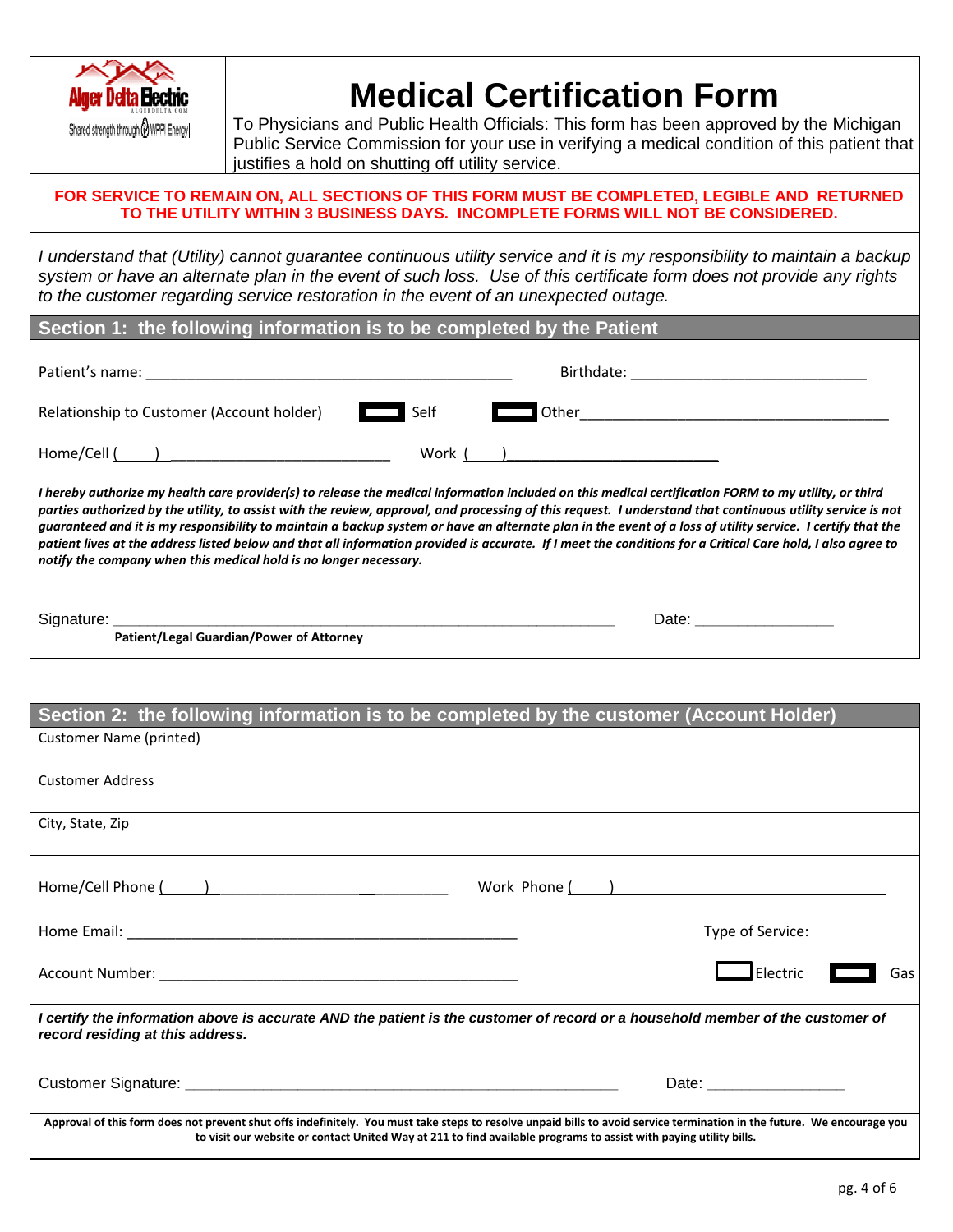| Section 3: the following information is to be completed by a Physician or Public Health Official                                                                                                                                                                                                                                                                                                                                                                                       |  |  |  |
|----------------------------------------------------------------------------------------------------------------------------------------------------------------------------------------------------------------------------------------------------------------------------------------------------------------------------------------------------------------------------------------------------------------------------------------------------------------------------------------|--|--|--|
| Please Select One of the following conditions by checking one of the boxes below:                                                                                                                                                                                                                                                                                                                                                                                                      |  |  |  |
| <b>Medical Emergency Patient</b><br>Patient suffers from an existing medical condition that will be aggravated by the lack of utility service. A utility shall postpone<br>disconnection for no longer than 21 days if the customer or member of customer's household has a certified medical emergency.<br>Please note, additional certificates are required to extend postponement of shutoff. Postponement of shutoff for medical<br>emergency conditions shall not exceed 63 days. |  |  |  |
| I certify that the patient has the following medical emergency condition(s) that will be aggravated by the loss of electricity and/or natural gas service.                                                                                                                                                                                                                                                                                                                             |  |  |  |
| $Condition(s):$ $\qquad \qquad$                                                                                                                                                                                                                                                                                                                                                                                                                                                        |  |  |  |
|                                                                                                                                                                                                                                                                                                                                                                                                                                                                                        |  |  |  |
| <b>Critical Care Patient</b><br>Patient uses life-supporting medical equipment at home and termination of the utility service would be immediately life<br>threatening. Disconnection of utility service for Critical Care customers shall be postponed on an annual basis. (A<br>new Medical Certification Form must be completed and submitted annually to be renewed.)                                                                                                              |  |  |  |
| The following life-support system(s) or medical equipment is/are used by the patient:                                                                                                                                                                                                                                                                                                                                                                                                  |  |  |  |
| Equipment:                                                                                                                                                                                                                                                                                                                                                                                                                                                                             |  |  |  |
| Additional comments (if any):                                                                                                                                                                                                                                                                                                                                                                                                                                                          |  |  |  |
|                                                                                                                                                                                                                                                                                                                                                                                                                                                                                        |  |  |  |
|                                                                                                                                                                                                                                                                                                                                                                                                                                                                                        |  |  |  |
|                                                                                                                                                                                                                                                                                                                                                                                                                                                                                        |  |  |  |